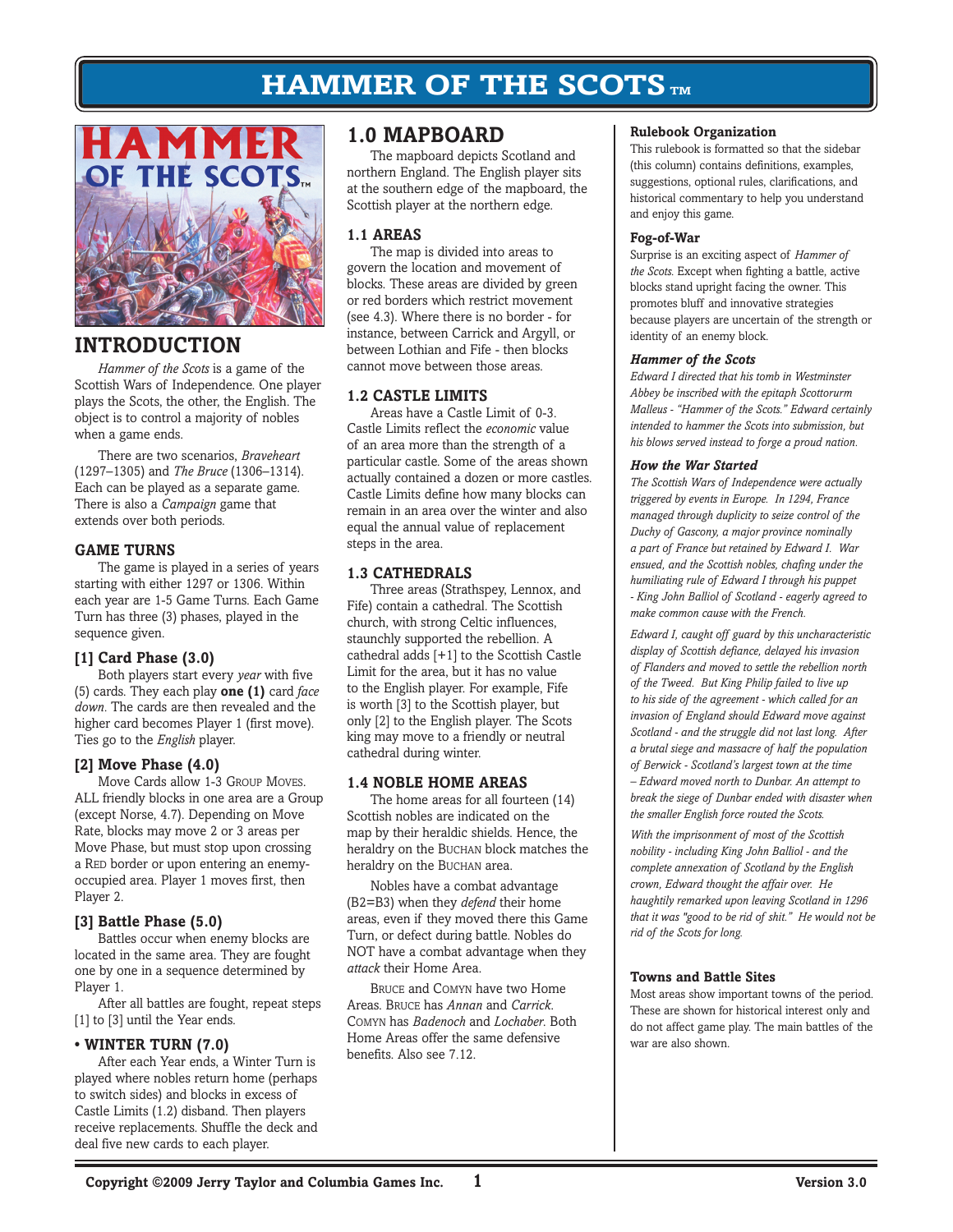**2.22 Nobles**

# **2.0 armies**

The wooden blocks represent English (red) and Scottish (blue) forces.

A sheet of die-cut labels is included. One label must be attached to the face of each block. Labels on the blue sheet go on the blue blocks, labels on the tan sheet go on the red blocks. Lightly position each label, ensure it is straight, and then press firmly to the block.

The blocks add surprise and secrecy to the game. When standing upright, block type and strength is hidden from the opponent.

# **2.1 block DATA**

Blocks have numbers and symbols defining movement and combat abilities.

### **2.11 Strength**

The current strength of a block is the number of pips on the top edge when the block is standing upright. Strength determines how many six-sided dice (d6) are thrown for a block in combat. A block at strength 4 rolls 4d6 (four six-sided dice); a block at strength 1 rolls 1d6.

Blocks vary in strength from 1 to 4. Some blocks have a maximum strength 4, some strength 3 or 2 steps. For each hit taken in combat, the block's strength is reduced by rotating the block 90 degrees counter-clockwise. The sidebar shows the same Noble block at strength 1, 2, and 3.

# **2.12 Combat Rating**

The Combat Rating is indicated by a letter and number, such as **A1** or **B2**. The letter determines when a block attacks. All **A** blocks attack first, then all **B** blocks, then all **C** blocks. The number indicates the maximum roll that will score a hit.

*Example***:** *A block rated B1 only scores a hit for each "1" rolled, but a block rated B3 scores one hit for each 1, 2, or 3 rolled.*

# **2.13 Move Rating**

A block's Move Rating (either 2 or 3) is indicated on its lower-left corner. This is the maximum number of areas the block may move per turn.

# **2.2 BLOCK TYPES**

### **2.21 Leaders**



The Scots have two leader blocks, *Wallace* and the *King*. The English have one leader block (*Edward*) who represents Edward I until 1307 and then Edward II.



Leaders are normal combat blocks, but have Move 3 and other advantages. See: 6.0.



There are fourteen (14) Nobles, each identified by their heraldic arms. Nobles with green centers are loyal

to the Bruce faction. Nobles with yellow labels are loyal to the Comyn faction.

*Important: Each noble (except Moray) has two blocks, one red and one blue. Only one block is play at a time: the Red version when that noble supports the English, and the Blue version when that noble supports the Scots. Control of nobles is the main victory condition in the game.* 

# **2.23 Archers**



English

Archers are identified by a small shield and cross of arrows. English archers are rated B3 and the Scots B2.

### **2.24 Knights**

English knights have the Cross of St. George on a shield and a combat rating of **B3.** The Scots have one block of *French* knights rated **B3** who enter the game under special rules (7.61). Both sides also have one block of light cavalry rated **B1** (Scots) and **A2** (English).

# **2.25 Infantry**



English infantry, identified by a Cross of St. George, are named after their counties. The English also have one Welsh (red dragon) and Ulster (green cross) infantry. Scottish Infantry, named after prominent clans, have the Cross of St. Andrew on an oval shield. Most infantry are

rated **C2**, but a few are **C3**.

### **2.26 Norse**



The Norse block represents possible intervention by Norsemen who controlled much of the area north of Ross, including the Orkney

and Shetland Islands. Warlike clans of Norse origin also ranged from the Outer Hebrides. The block has an A2 combat rating and special movement abilities and limitations. See 4.7.

# **ENGLAND**

| <b>BLOCK</b>    | <b>MOVE</b>    | <b>COMBAT</b> | <b>MIX</b>   |  |
|-----------------|----------------|---------------|--------------|--|
| <b>King</b>     | 3              | <b>B4</b>     | 1            |  |
| <b>Archers</b>  | $\bf{2}$       | <b>B3</b>     | $\mathbf{2}$ |  |
| <b>Knights</b>  | $\bf{2}$       | <b>B3</b>     | 3            |  |
| <b>Hobelar</b>  | 3              | A2            | 1            |  |
| <b>Infantry</b> | $\overline{2}$ | $C2*$         | 8            |  |
| <b>Nobles</b>   | $\bf{2}$       | <b>B2/B3t</b> | 13           |  |

| <b>SCOTLAND</b> |                |                   |              |  |  |
|-----------------|----------------|-------------------|--------------|--|--|
| <b>BLOCK</b>    | <b>MOVE</b>    | <b>COMBAT MIX</b> |              |  |  |
| <b>Wallace</b>  | 3              | A <sub>3</sub>    | 1            |  |  |
| <b>King</b>     | 3              | A <sub>3</sub>    | 1            |  |  |
| <b>Archers</b>  | 3              | B <sub>2</sub>    | 1            |  |  |
| Cavalry         | 3              | B <sub>1</sub>    | $\mathbf{1}$ |  |  |
| <b>French</b>   | $\overline{2}$ | B <sub>3</sub>    | 1            |  |  |
| <b>Norse</b>    | (see 4.7)      | A2                | 1            |  |  |
| <b>Infantry</b> | $\overline{2}$ | $C2*$             | 8            |  |  |
| <b>Nobles</b>   | $\overline{2}$ | <b>B2/B3t</b>     | 14           |  |  |

**\*** Some infantry are C3.

**†** Nobles fire at B3 *defending* their Home Area, even if they moved there this Game Turn or defected during battle.

# **Step Reduction**



**BLOCK DATA**



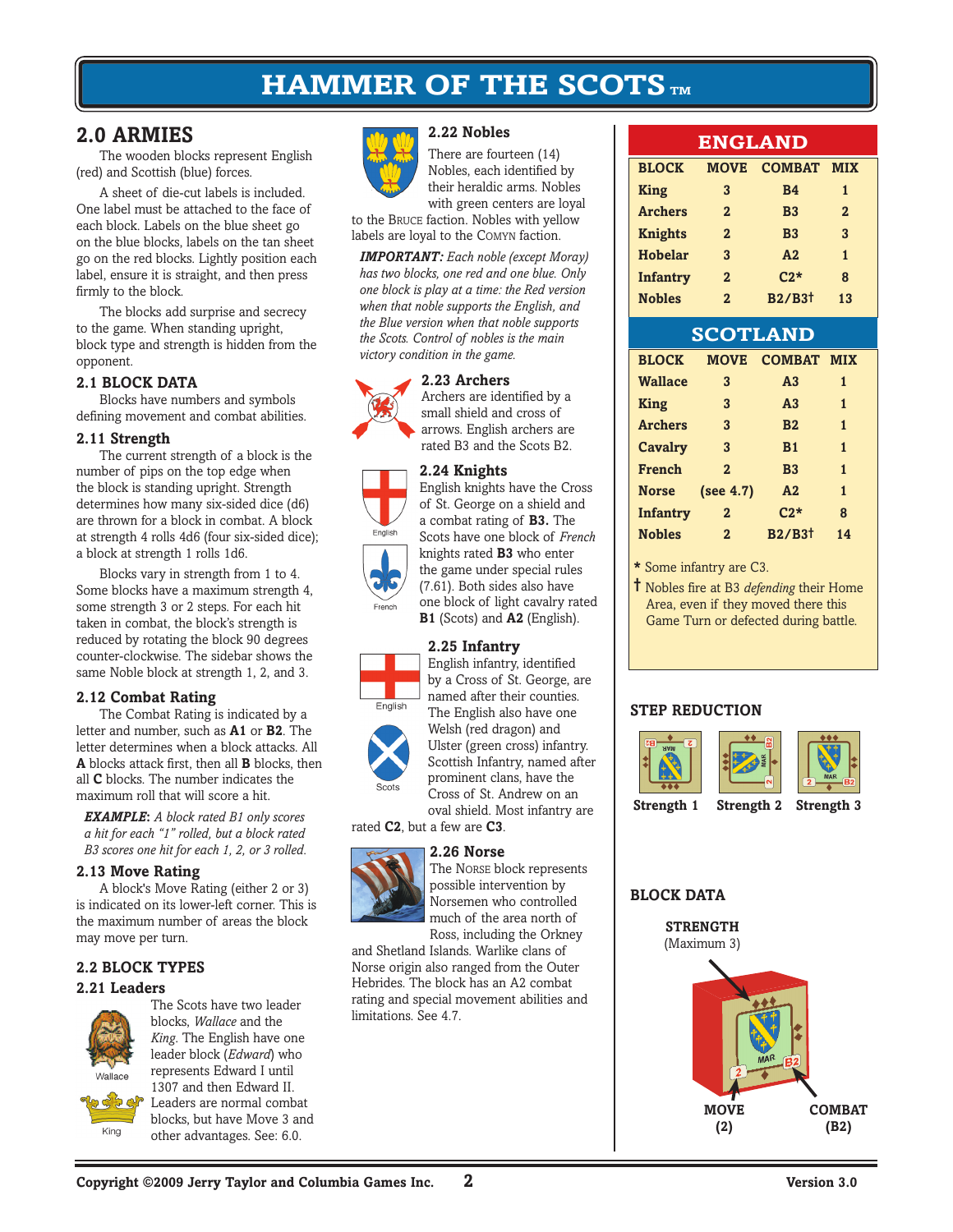# **3.0 THE CARDS**

The game has twenty (20) Move and five (5) EVENT cards. At the beginning of each Year, *all* the cards are shuffled and five are dealt out *face-down* to each player. Players may then examine their cards.

# **3.1 Card Play**

Both players start a Game Turn by playing one card face-down. The cards are then revealed and the higher card determines PLAYER 1 for that Game Turn (English win ties).

# **3.11 Move Cards**

Move Cards allow one, two, or three Group Moves according to card value.

# **3.12 Event Cards**

Event cards give a special action as noted on the card. EVENT cards are resolved first. The player of an Event card is Player 1.

If both players play an EVENT card, both events are resolved (English player first) and then the year ends.

# **4.0 Movement**

Players are never compelled to Move. They must play a card, but can do nothing if desired. Moves cannot be saved.

Blocks may pass freely through friendly blocks, but must *stop* when they enter any area containing enemy block(s).

Blocks only move once per Game Turn, except to RETREAT or REGROUP.

# **4.1 Initiative**

Card values determine play order each Game Turn. The higher card (English win ties) is Player 1 who *must* play first.

# **4.2 Group Moves**

ALL friendly blocks in one area are a Group (except Norse, 4.7). A player may move as many Groups as the card played. Hence, a Card 3 allows up to three Groups to move. A player can move any number of blocks in a Group to one or more areas within their Move Rating (2.13).

*Example: With a group in Buchan a player may move blocks to one or more of Angus, Fife, Mar, Badenoch, Strathspey, Moray, or Atholl.*

# **4.3 Border Limits**

There are two border colors: Green and Red. A maximum of six (6) blocks can cross a Green border, and two (2) can cross a Red border per Movement Phase. Blocks crossing a *red* border must stop.

Border limits are applied to each player – hence, both players can move two blocks across the same red border.

*Example: If six blocks in Buchan move to Angus, two blocks in Strathspey cannot also move to Angus. However, two blocks in Mar could also move to Angus.* 

# **4.4 ANGLO-SCOTTISH BORDER**

The Anglo-Scottish Border is a dashed red or green line. Blocks entering England must stop. Blocks must stop if they cross the red broken border into Teviot.

Each Move Point allows only *one (1)*  **block** to cross the border (but they still fight as one group if attacking the same area). Thus, a 3-card allows 3 blocks to cross the border.

See also: Retreats/Regroups (5.5) and Border Raids (5.9).

# **4.5 AREA CONTROL**

Areas can either be FRIENDLY, NEUTRAL, or Enemy controlled. Changes to area control are effective *immediately*.

**Friendly:** solely occupied by your blocks.

**Enemy:** occupied by opponent's blocks.

**Contested:** unresolved battles.

**Neutral:** vacant areas.

# **4.6 Pinning**

In *Contested areas*, attacking blocks (including Reserves) prevent an equal number of defending blocks from moving*.*

The Defender (Player 2) chooses which blocks are pinned. The "unpinned" blocks may move normally and attack, **except** they cannot cross any border used by the enemy to enter the battle (including reserves).

*Example: Six blocks occupy Buchan. They are attacked by 3 blocks from Angus and 2 blocks from Strathspey. A total of 5 blocks are pinned, but 1 may move (via Badenoch or Mar).*

# **4.7 NORSE MOVEMENT**

The Norse block moves and attacks separately from other blocks. It requires *one (1)* movement point to move all by itself. The Norse move by sea from a coastal area to any other coastal area and may attack. The Norse may Retreat or Regroup to any *friendly* coastal area (only).

The Norse can never enter England or use the Sea Move Card.

*IMPORTANT: A Norse move must be declared (both the origin and destination).*

### **Border Movement Example**

The English play a Movement 2, which allows two (2) blocks to move across the Anglo-Scottish border. They move into Annan (vacant) and continue to attack into Galloway. Both English blocks arrive on Round 1 of the battle.

### **Card Play**

Players may choose to pass when playing an event card but, like movement, effects **cannot** be saved for future use. Players may examine the cards their opponent has played this year.

### **The Black Douglas**

*One of the most romanticized figures of the war was James "The Black" Douglas, a ferocious warrior, daring guerrilla, and brilliant field commander who terrorized the enemy.*

*The stuff of Douglas' character was inherited from his father, the crusty Sir William Douglas. William was contemptuous of King John Balliol's supplication to the English crown and one of the few Scots never to bow to Edward. An early comrade of Wallace, Douglas was captured after the debacle at Irvine and died in the Tower of London in 1299.*

*His son was to avenge his death in spades. One of the Bruce's most trusted lieutenants, James Douglas proved his worth not only on the battlefield but during sieges as well. Douglas was adept at finding means of entry into even the best defended castles and fortresses, and was legendary for savage reprisals on garrison troops who fell into his hands.*

*On his deathbed Bruce asked Douglas to carry his heart into battle in the Holy Land where it could witness the defeat of the enemies of God. Accordingly, Douglas and a large company of Scottish knights set sail for Castile in 1330 where King Alfonso XI was conducting a campaign against the Moors of Grenada. Douglas, bearing Bruce's heart, was given command of an army at Tebas de Ardales on March 25. There, he and most of his men were slain after being cut-off from the main body of troops. The Moors finally accomplished what the English could not.*

# **Earlier Editions**

The green borders on the map were black in earlier editions of the game. Green and black borders have the same limit (6 blocks).

### **Norse in Battle**

Because the Norse moves and attacks separately from other blocks, it is *either* the Main Attacker (alone), or joins the attack as a Reserve.

Norse moves must be declared because they do not close any borders for the English player.

Because area control changes immediately Norse retreat options may change due to the outcome of other battles or even due to other retreating blocks in the same battle.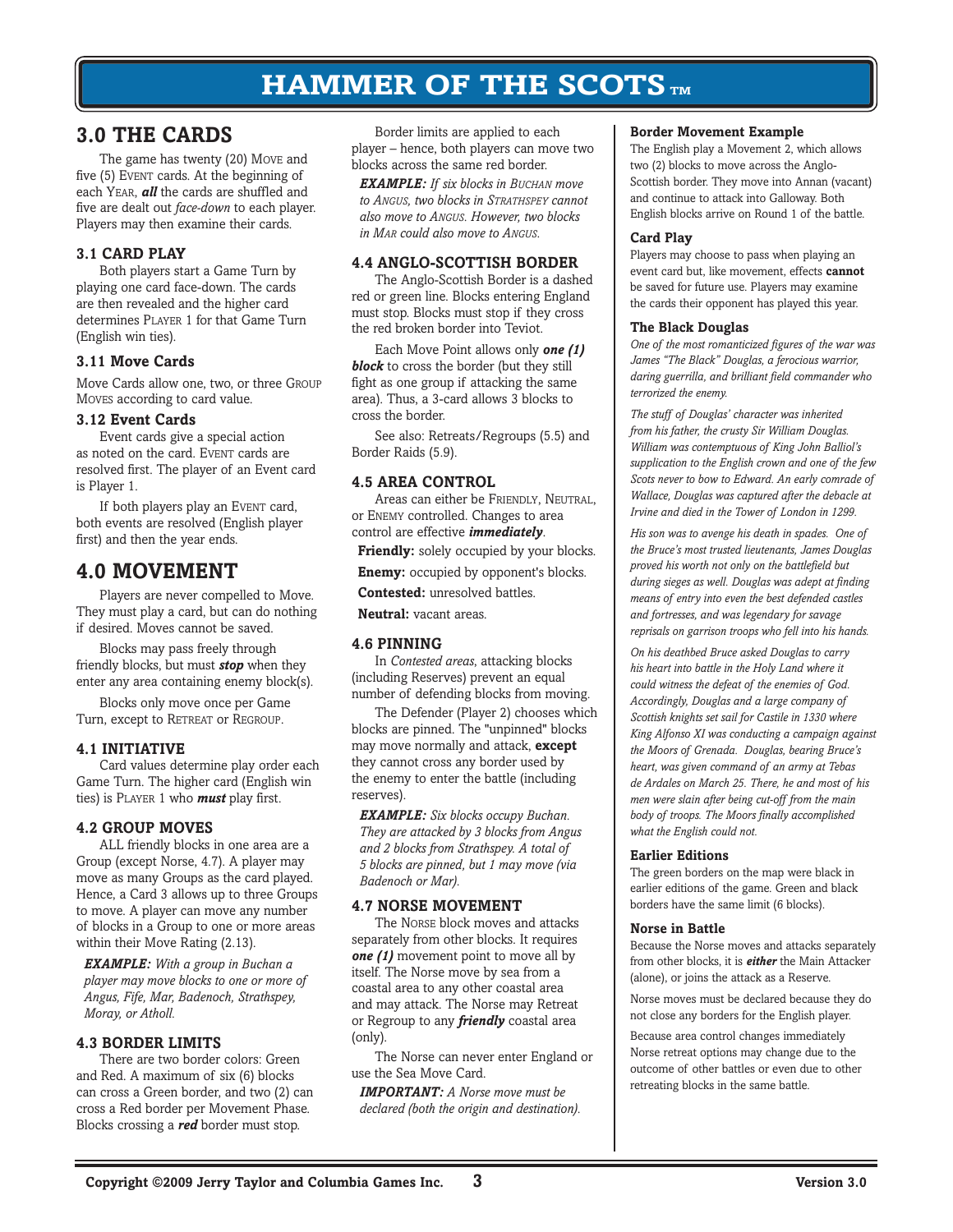# **5.0 BATTLES**

# **5.1 Battle SEQUENCE**

Battles are fought one by one after all movement is completed. Each battle must be completed before fighting the next battle. Player 1 determines which battle is fought first *before* examining any enemy blocks. Reveal blocks by tipping them forward to maintain current *strength*. After that battle is completed, return all blocks to upright mode, and Player 1 then selects the next battle but need not commit to any specific sequence of battles in advance.

# **5.2 CELTIC UNITY**

Soldiers from Ulster or Wales were not entirely reliable on the battlefield. Each time Ulster and Welsh blocks (both Infantry and archers) are *revealed in battle*, roll one die for each block.

1-4: No effect

5-6: Block goes into the Draw Pool

# **5.3 COMBAT ROUNDS**

Battles are fought for a maximum of THREE (3) combat rounds. The *attacker* must retreat if a battle is not concluded by the end of the third round. Flip all blocks upright to hide retreat destinations.

# **5.31 Combat Turns**

Each block has one Combat Turn per Combat Round. In its Combat Turn, a block may Fire, Retreat, or pass. The sequence of Combat Turns depends on combat ratings. All "A" blocks go before all "B" blocks, which go before all "C" blocks. Defending "A" blocks go before Attacking "A" blocks, and so on.

After all blocks have taken *one* Combat Turn, one Combat Round has been fought. Repeat the sequence for a second or third round as necessary.

*Example: A Knight (B3) and an English Infantry (C2) attack a Scots noble (B2) and an infantry (C2). The combat sequence for each combat round is: Scots Noble, English Knight, Scots Infantry, English Infantry.*

# **5.32 Combat Reserves**

A player may attack via *different* borders, or attack using two or three Group Moves. The Main Attack Group must be declared during movement; it must start in ONE area, move together, and enter the combat area across ONE border. All other attacking blocks are placed in reserve.

*Example: The English player has 4 blocks in Angus and 2 in Mar. Both groups (two moves) attack Buchan. The Attacker declares the Angus group his Main Attack.* 

Reserve blocks may not fire, retreat, or take hits in Round 1. Reserves are revealed at the beginning of Round 2 or remain hidden if the battle is over. Reserves arrive *even* if all other friendly blocks have been eliminated. Thereafter they take normal Combat Turns.

*NOTE: Battlefield Control changes if the Attacker eliminates all defenders in Round 1 before Defending reinforcements arrive. The original Attacker is now the Defender for Rounds 2 and 3. The new Attacker must retreat after the 3rd round if not victorious.*

### **5.33 Battle Reinforcements**

All blocks moved by Player 2 to a *Contested area* (battle) are Reserves that arrive in Round 2.

*Example: The English player attacks Buchan from Angus with 4 blocks where the Scots player has 2 blocks defending. The Scot moves 3 blocks from Moray to Buchan as reinforcements that arrive in Round 2.* 

# **5.4 COMBAT RESOLUTION**

Each block in its combat turn rolls as many dice as its current *Strength*. A hit is scored for each die roll equal to or lower than the block's Combat Rating.

*Example: A Knight with 3 steps rolls 3 dice. Knights have B3 combat, meaning all rolls of 1, 2, & 3 are hits. Rolls of 4, 5, & 6 are misses. If the dice rolled are 2, 4, & 5, the knight scores one hit and two misses.*

# **5.41 Battle Hits**

Combat is not simultaneous. All hits are applied immediately. Enemy blocks are not targeted individually. Each hit is applied to the *strongest* enemy block. If two or more blocks share the highest Strength, the owner chooses which to reduce.

*Example: An English block inflicts 3 hits. The Scottish player has Three 4-step blocks and must apply 1 hit to each block reducing them all to 3 steps.*

# **5.5 Retreating**

*Each* block may retreat (instead of attacking) on its normal Combat Turn.

- Blocks must retreat to adjacent *Friendly* or *Neutral* areas. Blocks cannot retreat to *Contested* or *Enemy* areas. Blocks may retreat to available area.
- If several blocks are eligible to retreat at the same time, flip them all upright to hide retreat destinations from the enemy.
- Border Limits apply to *each* Combat Round, to Regroups, and to the mandatory retreat after 3 rounds.

### **Schiltroms**

*The schiltrom was a formation that grouped footmen into a large hollow square (or oval) and armed them with long spears to resist the deadly charge of heavy horse. Reinforcements were often harbored in the middle of the formation so that men could be rushed to crumbling defensive lines when needed.* 

*Invented by Wallace at Falkirk as a defensive tactic, Bruce improved them by employing battle-hardened veterans capable of moving and attacking in formation, an idea later refined by Swiss Pikemen to devastating effect. Although always vulnerable to massed ranged fire (whether from arrows or cannon), the schiltrom was a revolutionary tactic that reduced the power of knights on the battlefield.* 

### ❒ **Schiltroms (optional rule)**

To reflect the dynamics of battles involving Scottish schiltroms, all Scottish infantry fire at +1 (C3=C4) in battles when the English side has no archers.

### **The Longbow**

*The war was a proving ground for the English longbow, a weapon soon to terrorize the French during the 100 Years War. The longbow had a range of 350-400 yards, but the necessary draw weight of 100-175 pounds required great strength and extensive training. Edward I was the first to appreciate the potential for this terrible weapon and its ability to revolutionize the medieval battlefield.* 

*Scottish archers were few and far between – the shortbowmen and slingers of Etterick Forest were no match for English longbowmen.*

### **Attacker or Defender**

Because both players move before combat, a player can be the Defender in some battles, and the Attacker in others.

### **Combat Reserves**

Main Attack blocks must start the turn in the same area, move together, and cross the same border into battle. All other blocks are in Reserve. Main Attack blocks cannot be voluntarily placed in Reserve.

Put your main attack blocks in the area you are attacking and keep reserves on the borders they have used until they arrive.

Reserves subject to Celtic Unity rolls do not roll until they are revealed in Combat Round 2.

# **Closing Borders**

Only blocks attacking or reinforcing an area close borders. A move by Player 1 that does not start a battle does not close any borders.

For example, Player 1 (Scot) **moves** two blocks from Badenoch into Atholl, leaving Badenoch empty. Player 2 (English) **attacks** Atholl. Either player may retreat via the Atholl-Badenoch border but whoever does so first, closes the border to the enemy.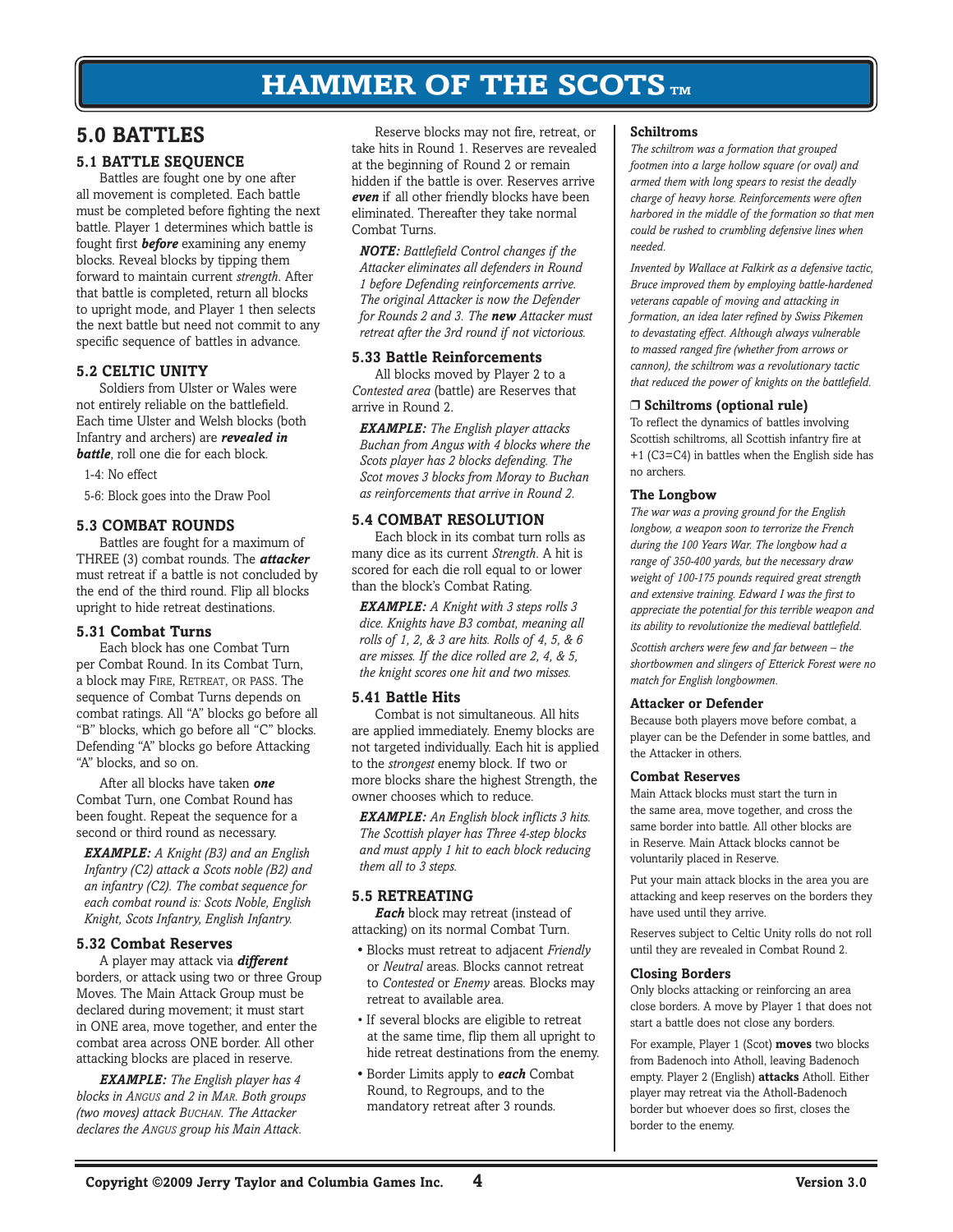- Border Control: Blocks may *not* retreat through borders that were used by the *enemy* player to enter the *battle*. If both players used the *same* border, only Player 2 may retreat through that border.
- Blocks that cannot retreat when required are eliminated (5.8).
- English blocks may not retreat/regroup into Scotland. Scottish blocks may not retreat/regroup into England.
- For Norse retreats/regroups see 4.7.

### **5.6 REGROUPING**

When a battle ends the victor *may* immediately Regroup. All victorious blocks (including any in Reserve) may Regroup to **any** adjacent *Friendly* or *Neutral* area.

*IMPORTANT: All of the rules and limits of Retreating (5.5) apply to Regrouping, except Border Control.*

### **5.7 Capturing Nobles**

When a noble is eliminated in combat, it *immediately* switches to the enemy side (exchange block color) at strength 1 and is placed in Reserve. Captured nobles fight for their new side beginning in the next combat round.

*Exception: The Scots noble Moray never changes allegiance. If killed in battle Moray is permanently eliminated.*

### **5.8 ELIMINATED BLOCKS**

When non-noble blocks are removed, they are placed in a player's **Draw Pool**  and may return to the game during an English Feudal Levy or Scots Winter Build.

*EXCEPTION: If killed in battle or unable to retreat when required, blocks with a black cross (sidebar) are permanently eliminated. If these blocks are removed by the Pillage Card, Border Raids, or Winter Attrition they disband to the Draw Pool.*

### **5.9 BORDER RAIDS**

The Scottish player may invade England (except during a Truce). It costs one (1) movement point per block to cross the border.

If one (1) or more Scots blocks occupy England, the English player must eliminate one (1) non-Noble block at the end of *every* Game Turn. The English player does not have to reveal which block is removed.

If the English player has only noble blocks on the board, no blocks are eliminated. Raiding blocks cannot winter in England.

# **6.0 Kings**

### **6.1 English Kings**

The Edward block represents Edward I until killed in combat, or until the end of 1306. In either case it then becomes Edward II. The switch to Edward II has two effects:

- Edward II cannot winter (7.4) in Scotland.
- If the Edward II block is eliminated in *combat*, the Scots win a Sudden Death Victory (9.1).

### **6.2 Scottish Kings**

The Scots do not have a King block at the start of play. Once per game the Scots may crown a king. There are three candidates for the throne: Bruce, Comyn, and Balliol. If a Scottish King is crowned and later killed in battle, the English win a sudden death victory (9.1).

### **6.21 Bruce or Comyn**

To crown either Bruce or Comyn:

- Wallace must be dead.
- The candidate must be located in FIFE.
- The Scottish player must play ANY Event card, announcing "Coronation" instead of the normal events.

The King block is then placed in Fife at full strength. The candidate block remains in play, representing another family member under normal noble rules.

If *Bruce* becomes king, ALL *Comyn* nobles *except Moray* immediately defect to the English, or if *Comyn* becomes king, then ALL *Bruce* nobles immediately defect to the English. Any resulting battle is fought *immediately* with the defecting noble(s) as the attacker.

### **6.22 King Balliol**

King Balliol, exiled in France, can return to the throne starting in 1301, provided no other king has been crowned. There are two conditions:

- The French knight must be on the map.
- The Scottish player must play ANY Event card, announcing *"Return of the King"* instead of the normal event.

Wallace may be dead or alive. The king block is immediately deployed at full strength with the French knight. All Bruce nobles immediately defect to the English. Any resulting battle is fought *immediately* with the defecting noble(s) as the attacker.

### **Edward the Longshanks**

*Edward I was one of the leading monarchs of the Middle Ages. He was a noted pioneer of legal reforms; a great architect of administrative justice; an innovator of financial administration; and one of the founders of parliamentary government. European Kings and Popes held him in the highest esteem, and few monarchs ever dominated the English nobility like Edward.* 

*The Song of Lewes, however, compares Edward to a brave lion - proud and fierce - but also unreliable and deceitful. In his later years, Edward's commitment to justice evolved into cruelty and judicial murder. He saw the Scottish war as a rebellion, not a war between nations, and therefore believed that chivalry did not apply. Gruesome executions and lawlessness characterized the war.*

*Edward's conduct was animated by a fierce determination to preserve, protect, and enhance his rights as King. Yet he was more a savvy opportunist than a Machiavellian strategist. It is doubtful that he had any grand designs on Scotland prior to the death of his cousin and ally King Alexander III of Scotland in 1286. But when he was asked by the leading men of Scotland to adjudicate the dispute between Bruce and Balliol for the vacant throne (known to historians as "the Great Cause"), he did not hesitate to assert a long-standing but dormant claim to sovereignty over Scotland.*

*A battle-hardened veteran of the Montfortian rebellions of 1263-1267, Pope Urban IV's crusade in 1270, and the Welsh wars of 1277, 1282-1283, and 1294-1295, Edward was a capable military commander and a brilliant mobilizer of men, equipment, and victuals. Scottish victories came only when Edward I was absent from Scotland or dead.* 

### **Black Cross Blocks**

| Scottish          | <b>English</b> |  |
|-------------------|----------------|--|
| $\bullet$ Wallace | • Hobelars     |  |
| • Moray           | • Edward I     |  |

- Norse
- French Knights

#### **Defection Battles**

Defection battles caused by a **CORONATION EVENT** or **HERALD CARD** are fought as normal battles (3 rounds maximum; victor can Regroup, etc.).

#### **Coronation & English Event Card**

If the English **also** play an event card it is resolved first (4.1). The Scots may wait until after the English turn to decide whether to use their card as a Coronation or as the listed event.

#### **Raids and Truces**

The Scots cannot initiate a Border Raid during a Truce even if England is empty. Scots blocks already in England can remain there during a Truce (and the English player would still have to remove a block).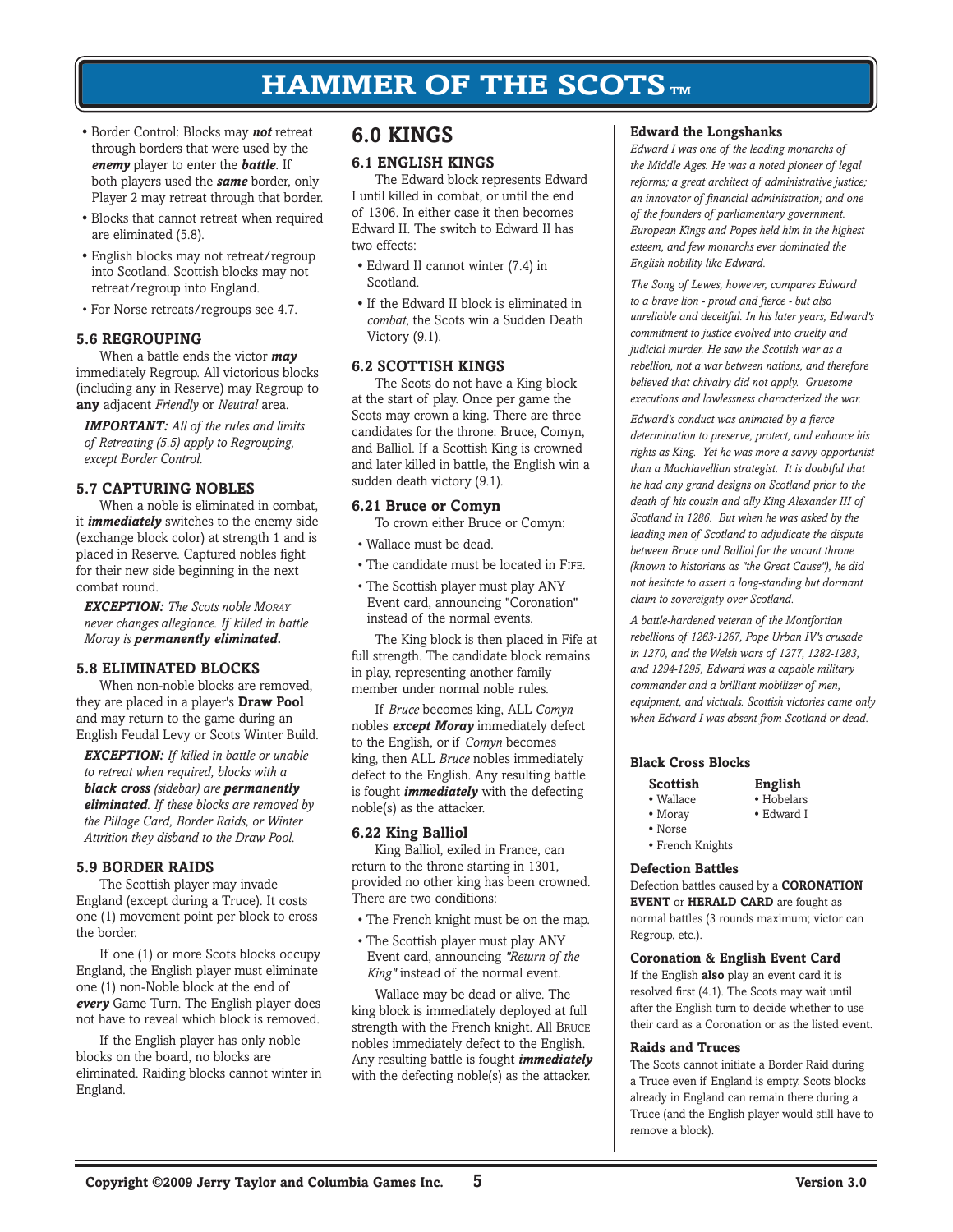# **7.0 Wintering**

A game year ends if both players play an Event card at the same time, or after all five cards have been played. Cards are never carried forward into the next year.

When a Year ends, there is a special Winter Turn during which some blocks Disband (return to Draw Pool) and players prepare for the next year. Play the Winter actions in the *exact* order given.

# **7.1 Nobles GO HOME**

Nobles cannot disband.

First, all English nobles move to their Home Areas. If that area is enemyoccupied, the English noble defects to the Scots at current strength.

Then, all Scots nobles move to their Home Areas. If that area is enemyoccupied, the Scottish noble defects to the English at current strength.

*Exception: Moray may move home or remain where located (subject to Castle Limit). He may also disband.* 

### **7.12 Bruce & Comyn**

Bruce and Comyn must move to *either* of two areas. They are only converted if *both* their Home Areas are enemy-occupied. The *new owner* may put the converted block in *either* Home Area.

# **7.2 SCOTTISH KING**

The King may move to any Friendly or Neutral cathedral, remain where located (subject to the Castle Limit), or disband.

# **7.3 English DISBANDING**

All blocks in England must disband.

#### **7.31 Knights, Archers & Hobelars** Archers, Knights, and Hobelars must

disband (exception see 7.4).

# **7.32 English Infantry**

Infantry (including Wales and Ulster) *may* remain in Scotland subject to Castle Limits or Disband. Infantry that exceed Castle Limits *must* disband (owner choice).

# **7.4 Edward WINTERING**

If located in Scotland, Edward I may winter there or disband.

- Edward II may not winter in Scotland.
- Neither king may winter in England.
- Edward I cannot spend two consecutive winters in Scotland nor winter in Scotland in 1306.

If Edward I winters in Scotland, all red blocks (except Nobles) *may* winter with him regardless of the area's Castle Limit.

**WARNING:** When Edward winters, there *is no Feudal Levy this winter and England begins the next year empty.*

# **7.5 Scottish DISBANDING**

Scots blocks *may* remain in areas subject to Castle Limits or Disband. Nonnoble blocks that exceed Castle Limits *must* disband (owner choice).

*Exception: Wallace may move to Selkirk (unless enemy occupied) where he gains 2 steps.*

### **7.6 winter builds**

A friendly area generates Replacement Points (RPs) equal to its Castle Limit (*Angus* = 2 RPs). A Cathedral adds +1RP to the Scottish Castle Limit for the area.

# **7.61 French Knights**

If the Scots control 8+ nobles, add the French knights to the Scottish Draw Pool. Once drawn, the block remains in play until eliminated (5.8).

### **7.62 Scottish Builds**

Each RP is used to either:

- Draw one block from the pool and deploy in the same area *at strength 1.*
- Build one step on one existing block in the same area.

RPs can be used in any combination of Builds or Draws. Multiple steps may be added to one block. Players may add steps to blocks just drawn. RPs cannot be saved.

When drawing blocks, Castle Limits must be obeyed. Hence, no additional blocks can be added to Buchan if two blocks are already there.

If the Norse or French are drawn for Lanark or Badenoch (inland), draw a different block.

# **7.63 English Builds**

The English player may use RPs generated by a Friendly area only to strengthen infantry or nobles located there*.* The English player cannot use RPs to deploy blocks from the English Draw Pool.

# **7.7 English FEUDAL Levy**

The English player receives new blocks by a Feudal Levy, *except* when Edward I is wintering in Scotland.

- Shuffle all blocks (face-down) in the Draw Pool.
- Draw one half (round up) and deploy them at *full strength* in ENGLAND.

# **7.8 NEW cards**

Shuffle the deck and deal out five new cards to each player and play the next year.

### **The Scottish Nobility**

The elimination of a Scottish noble block in combat does not necessarily imply the death of that noble. Nobles were often captured in battle and held hostage to ensure the loyalty of retainers and heirs. Other times, after a brief imprisonment, captured nobles would be pardoned and allowed to go free upon a pledge of loyalty to their captors. The death of a noble on the battlefield meant a new feudal lord of the household, and newly empowered lords often had different ideas about the rebellion than their predecessors.

Beneath the real-politick, however, was a smoldering hatred for the English that could never be extinguished. Observed the English *Lanercost Chronicle,* a history of the war written at the time:

*"In all these aforesaid campaigns the Scots were so divided among themselves that sometimes the father was on the Scottish side and the son on the English, and vice versa; also one brother might be with the Scots and another with the English; yea, even the same individual be first with one party and then with the other. But all those who were with the English were merely feigning, either because it was the stronger party, or in order to save the lands they possessed in England; for their hearts were always with their own people, although their persons might not be so."*

# *The English Levy*

*By feudal custom, the English king would often petition his major nobles to raise an army, sometimes to fight in France, sometimes in Scotland, sometimes both. Economic and political realities, plus the demands of fighting in France (which was by far the more important of the two areas to the English king) meant that a major campaign into Scotland could not occur every year.* 

In game terms, the English player will only be able to mount a major campaign into Scotland with a high movement hand. With a good movement hand, it is possible to get as far north as Moray in one year. However, wintering an army with Edward I at Mentieth or Fife is often the only practical way to campaign in the northern highlands.

### **Saving Replacements**

Replacement steps cannot be saved. Any steps that cannot be used are forfeit.

### **Noble Home Areas**

Nobles cannot disband even to make room for other blocks (except Moray).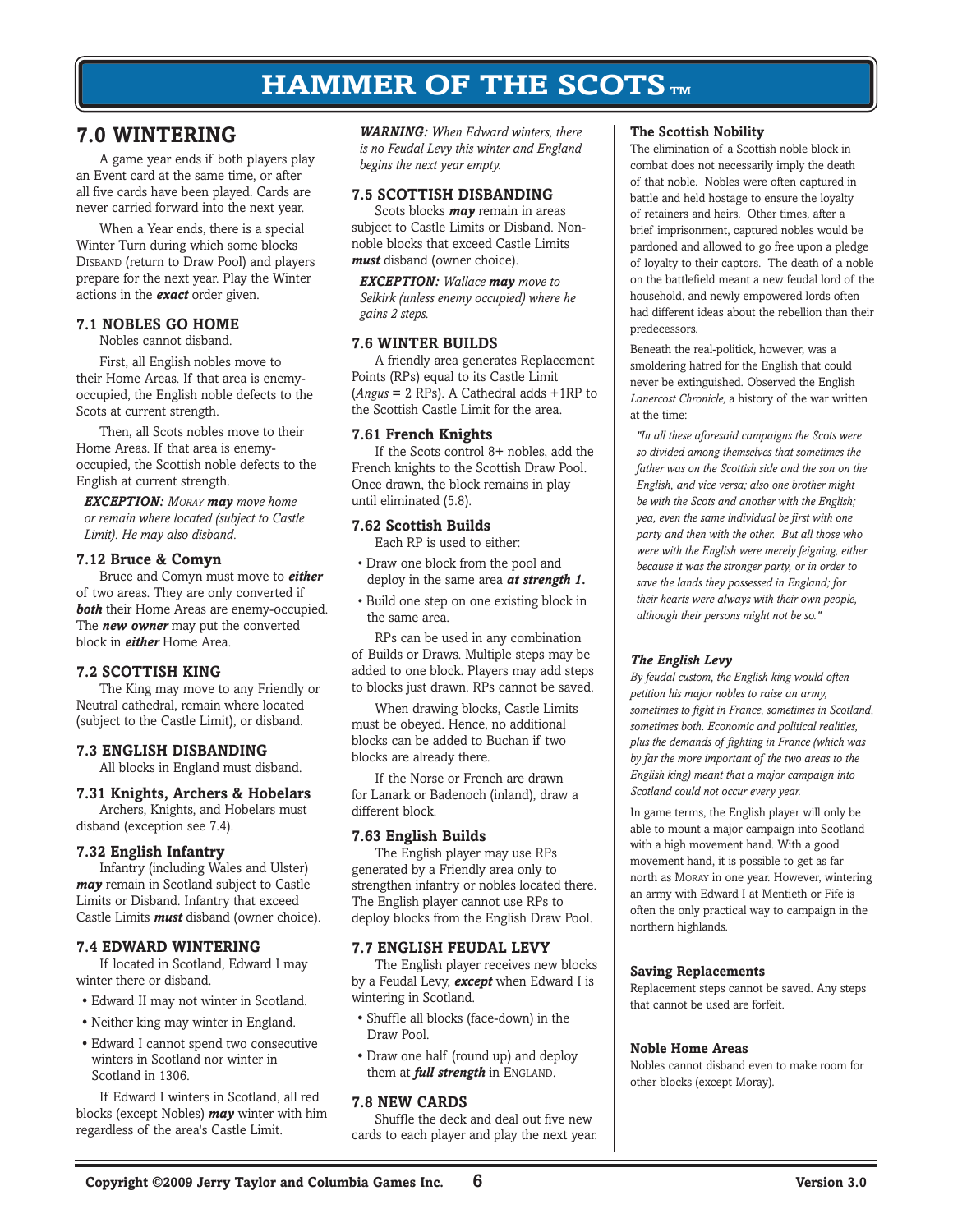# **8.0 SCENARIOS 8.1 braveheart**

*The Scottish nobility was reduced after the battle of Dunbar to abject servitude and humiliation. But in the ashes of defeat two courageous young men rose to continue the fight against tremendous odds.*

*William Wallace had turned brigand in 1294. His murderous guerrilla war against the English culminated in the sack of Lanark in 1297. Suddenly, the invincible English looked invincible no longer. Meanwhile, Andrew de Moray, a young knight from one of Scotland's major land-owning families in the north, launched a bloody uprising in the Highlands.*

*Scotland, already smoldering with discontent and sporadic resistance by the fall of 1296, flamed into open rebellion by the spring of 1297. It took Longshanks seven years to put out the fire lit by these two heroes.*

# **DURATION**

1297 through 1305, unless one side achieves a Sudden Death victory.

### **ENGLISH Deployment**

Deploy the blocks listed below at full strength on the mapboard:

**Nobles:** All nobles (except *Bruce*, *Moray*, and *Galloway*) in home areas. Comyn is deployed in Badenoch.

**Lothian:** Cumbria Infantry.

**Mentieth:** Northumber Infantry.

**England:** Place the 13 other red blocks in the English Draw Pool face down and draw 4 blocks in England.

# **SCOTTISH Deployment**

Deploy the blocks listed below at full strength on the mapboard:

**Annan:** *Bruce.*

**Galloway:** *Galloway.*

**Fife:** Wallace, Douglas, & Barclay.

**Moray:** *Moray*, Fraser.

**Strathspey:** Grant.

The Scottish King (6.2) and French Knights (7.61) are off map. Place the other 7 blue blocks in the Scottish Draw Pool face down.

# **8.2 the Bruce**

*After John Comyn's negotiated surrender to Longshanks in February 1304, an uneasy peace returned to Scotland. Robert Bruce had not supported Comyn's rebellion and resented Edward's betrayal of his promise to deliver him the Scottish throne. Bruce conspired with sympathetic nobles and the leadership of the Scottish church to seize the throne and inspire his countrymen to revolt, a task made easy when news spread of Wallace's brutal execution in August 1305.* 

*Bruce and John Comyn met alone in a Dumfries church. They engaged in violent argument over the wisdom of Bruce's plans; it ended with Bruce's knife in Comyn's heart.*

*With the absolution of the Scottish clergy, Bruce was crowned at Scone on March 10, 1306, the 10th anniversary of the outbreak of the rebellion. Faced with civil war against Comyn loyalists and imminent attack from England, Bruce desperately assembled an army and prepared for the worst.*

### **DURATION**

1306 through 1314, unless one side achieves a Sudden Death victory.

# **ENGLISH Deployment**

Deploy the blocks listed below at full strength on the mapboard:

**Nobles:** all 6 Comyn nobles (not Moray) in their home areas. *Comyn* is deployed in Badenoch.

**Moray:** Cumbria Infantry.

**Mentieth:** Mentieth, Northumber Infantry

**Lothian:** Durham Infantry.

**Lanark:** *Stewart*, Westmor Infantry.

**England:** Place the 11 other red blocks in the English Draw Pool face down and draw 6 blocks in England.

*Important: Edward I dies at the end of 1306 and the king block then becomes Edward II (see 6.1). Edward I cannot winter in Scotland in 1306.*

### **SCOTTISH Deployment**

Deploy the blocks listed below at full strength on the mapboard:

**Nobles:** *Dunbar*, *Lennox*, *Atholl*, *Mar* in their home areas. Deploy *Bruce* in *Carrick*.

**Fife:** King, Douglas, Barclay.

**Lennox:** Campbell.

### **Carrick:** Lindsay.

Set aside Wallace and Moray (dead) The French Knights (7.61) are off map. Place the other 7 blue blocks in the Scottish Draw Pool face down.

### **Comyn & Bruce**

The bitter struggle between the Bruce and Comyn factions for control of Scotland defined the conflict. Robert the Bruce was determined to win the Scottish throne that was - in his mind - wrongfully denied his family after King Alexander III's death in 1286. Bruce's changing allegiances during the first conflict (1297-1304) suggest that his main priority was possession of the crown, not national independence.

The Comyns, on the other hand, were the most powerful members of the Scottish "war party" and strong supporters of the exiled King John Balliol. This made them not only natural enemies of the Bruce but also implacable foes of the English. They led the rebellion against England after Wallace's defeat at Falkirk in 1298, and made reluctant peace with Edward in 1304 after the English king agreed they could keep their lands. Only when John "The Red" Comyn, the Lord of Badenoch, was murdered by Bruce in a Dumfries church in 1306 did the Comyns finally turn away from the cause of freedom and make firm alliance with the English.

### **The Auld Alliance**

The Anglo-French conflict constrained Edward's ability to prosecute the war in Scotland. French King Philip's savage naval raids against English seaports in 1295 caused hysteria throughout the realm and ensured that England would concentrate her primary attention southward. The disastrous Flemish campaign in 1297, reinforced anxiety over affairs across the channel.

By 1302, rumors reached England that the French were planning to send the Count of Artois at the head of a large force of knights to return the exiled King John Balliol to the Scottish throne. Alarmed that the Balliol dynasty might be reestablished at his expense, Robert the Bruce defected from the rebellion and made common cause with Edward I, who promised that, should he ever reestablish English authority in Scotland, Bruce would be King.

On July 11, 1302, however, the threat of a French invasion of Scotland was squashed forever. 13,000 men of Flanders adopted the schiltrom tactics pioneered by Wallace at Falkirk and slaughtered 7,500 French horse at the battle of Courtrai. When news of the disaster reached Scotland, the heart went out of the rebellion and Edward confidently turned his full attention to finishing off Comyn and his allies. By 1304, the war – so nearly won by the rebellious Scots two years earlier – had ended. Another, however, was about to begin.